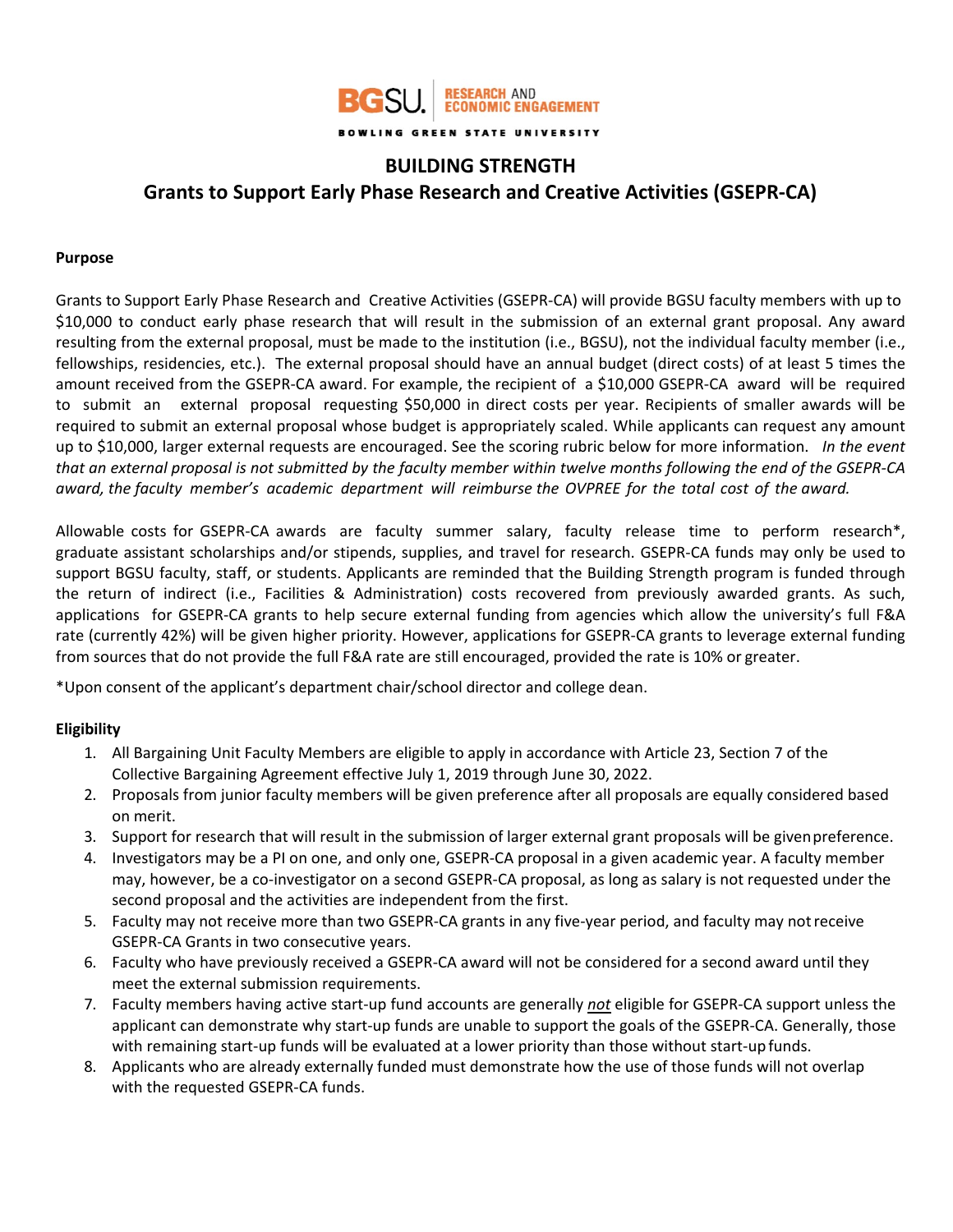# **Requirements**

- 1. The external award must be made to the institution (i.e., BGSU), not individuals. An external application for an individual fellowship or residency is not acceptable.
- 2. Faculty members receiving GSEPR‐CA award are required to submit an external proposal having an annual budget (direct costs) of at least 5 times the amount received from the GSEPR‐CA. A combination of smaller requests totaling five times the amount will not fulfill the obligation. The external submission must take place within a year after the end date of the internal project period. Awardees will not be considered for a second GSEPR‐ CA until this obligation has been met.
- 3. Faculty members receiving a GSEPR-CA award must be the PI on the external proposal. Serving in another capacity—Co‐Investigator, Other Senior Personnel, etc.—is not acceptable.
- 4. As the Building Strength program is funded entirely from Recovered Facilities & Administrative Costs (F&A), proposals that target external funding sources accepting BGSU's full F&A rate, will be given preference after all proposals are equally considered based on merit.

# **Award Limitations**

1. Funds cannot be spent prior to the receipt of the official notice of award AND the establishment of a Project in FMS. Expenses must occur within the parameters of the approved project period.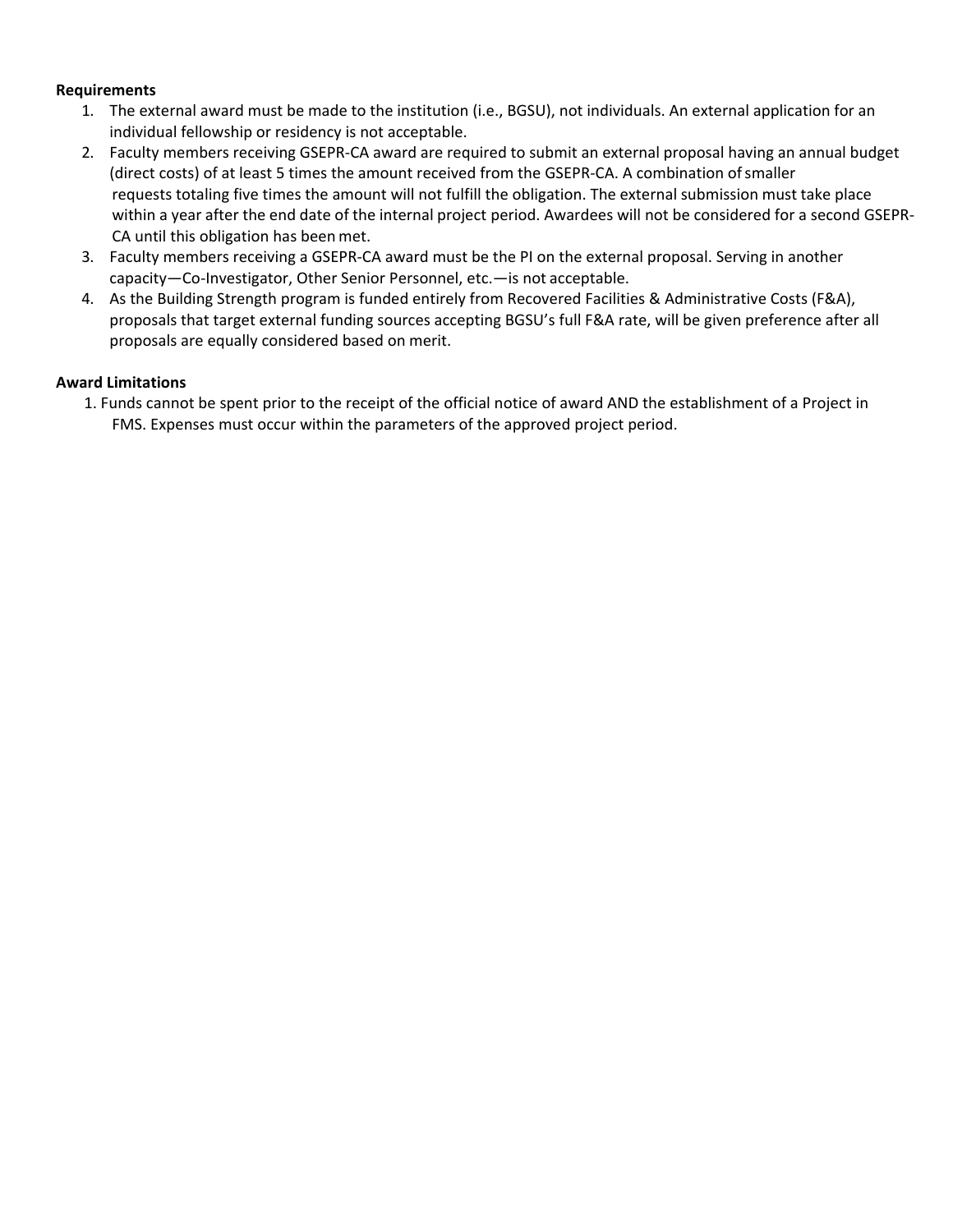# **Building Strength GRANT TO SUPPORT EARLY PHASE RESEARCH AND CREATIVE ACTIVITIES (GSEPR-CA)**

# PROPOSAL COVER PAGE

# *Submit by email to: [ospr@bgsu.edu](mailto:ospr@bgsu.edu)*

| <b>Applicant Name:</b>           |                   |                                                                      | Department:      |  |
|----------------------------------|-------------------|----------------------------------------------------------------------|------------------|--|
| Rank:                            |                   | Office Phone:                                                        | E-Mail:          |  |
| Title of Proposal:               |                   |                                                                      |                  |  |
|                                  |                   |                                                                      |                  |  |
| Answer as applicable:            |                   |                                                                      |                  |  |
|                                  |                   | If project involves human subjects, list HSRB approval               |                  |  |
| date:                            |                   |                                                                      |                  |  |
|                                  |                   | If project involves use of experimental animals, list IACUC approval |                  |  |
| date:                            |                   |                                                                      |                  |  |
|                                  |                   |                                                                      |                  |  |
| <b>Amount Requested:</b>         | \$                | <b>Start Date:</b>                                                   | <b>End Date:</b> |  |
|                                  |                   |                                                                      |                  |  |
|                                  |                   |                                                                      |                  |  |
| Please attach a detailed budget. |                   |                                                                      |                  |  |
|                                  |                   |                                                                      |                  |  |
|                                  |                   |                                                                      |                  |  |
| <b>ENDORSEMENTS:*</b> †          |                   |                                                                      |                  |  |
|                                  |                   |                                                                      |                  |  |
| <b>Applicant:</b>                |                   |                                                                      |                  |  |
|                                  | <b>Typed Name</b> |                                                                      |                  |  |
| Dept. Chair:                     |                   |                                                                      |                  |  |
|                                  | <b>Typed Name</b> |                                                                      |                  |  |
| <b>College Dean:</b>             |                   |                                                                      |                  |  |
|                                  | <b>Typed Name</b> |                                                                      |                  |  |
|                                  |                   |                                                                      |                  |  |

\*Chairs/Directors and/or Deans signing this form agree to refund the OVPREE the entire award amount if the awardee has not met the outcome measures, as stipulated in the guidelines.

**†** OSPR will obtain electronic signatures of the applicant, chair, and dean upon receipt of this completed form.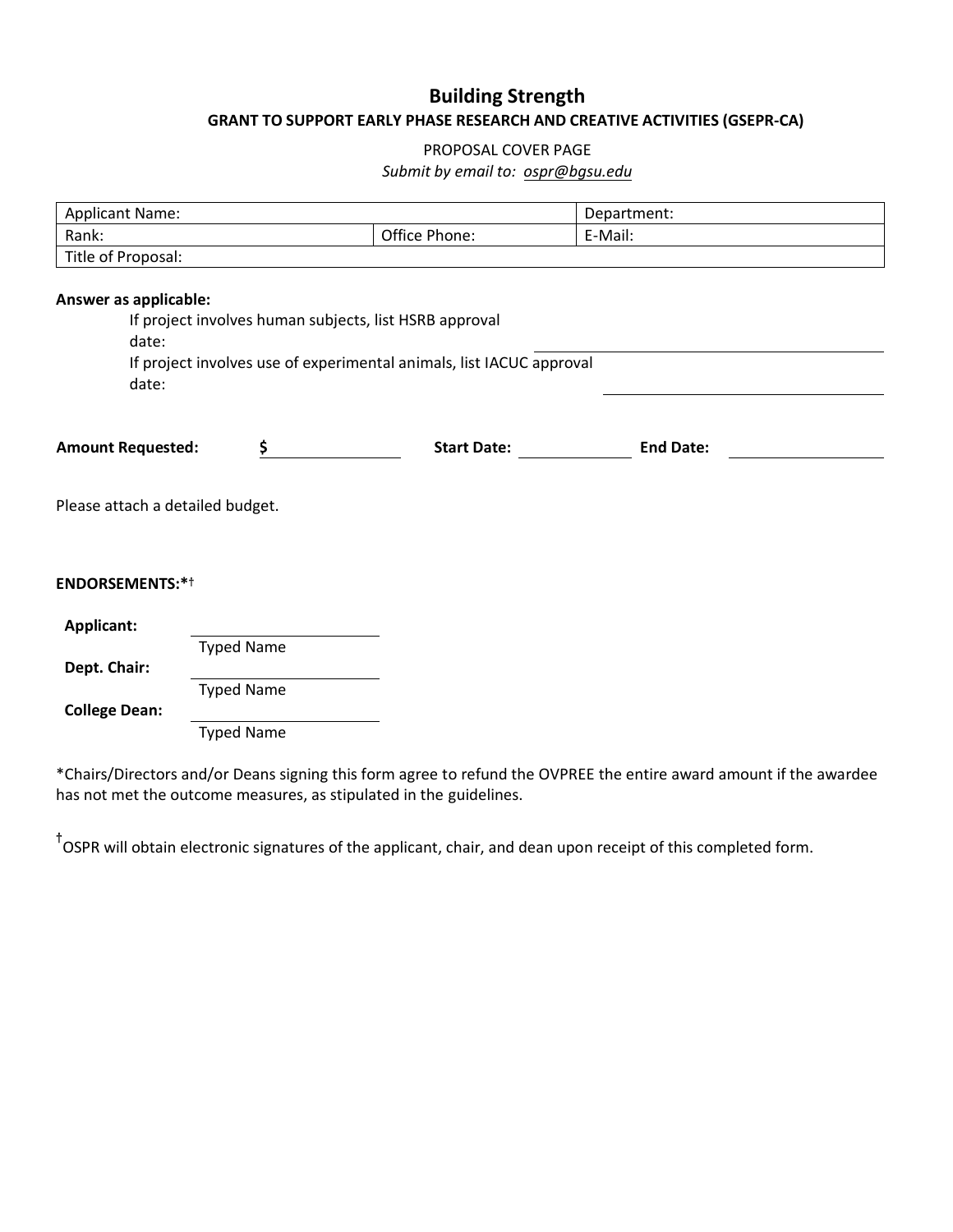# **PROPOSAL APPLICATION**

**Abstract**: Provide an abstract of the work being proposed for the GSEPR-CA award (750 character limit including spaces).

### **External Sponsor and Grant Program**

Name of sponsor and specific grant program

Deadline (s)

URL where the detailed guidelines can be reviewed.

Alignment of the proposed research to the goals of the identified grant program (750 character limit including spaces).

Anticipated annual budget of the external grant application and the duration of the project Sponsor's F&A rate.

### **The Project Description**

Provide the following information in clear, concise and sufficiently non-technical language that could be understood by a broad audience. **Proposals that are so technical that they cannot be generally understood by an informed lay audience will not be highly scored.** 

Brief description of the current state of knowledge in the field (1250 character limit including spaces).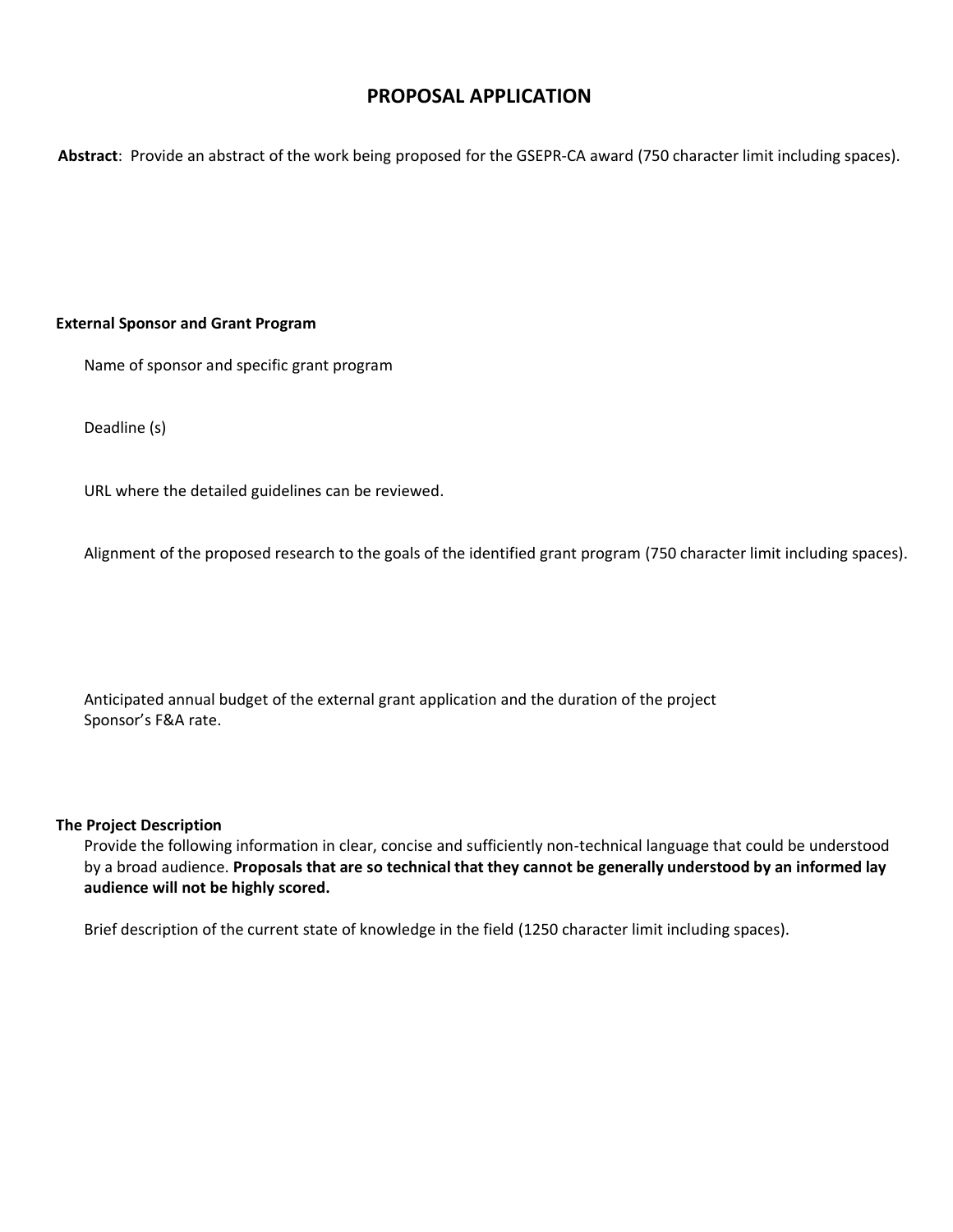Overall research question to be studied (1250 character limit including spaces).

Significance of the project in adding to the current state of knowledge (1250 character limit including spaces).

Brief description of the methodology to be used (1250 character limit including spaces).

Anticipated outcomes of the GSEPR-CA project and their significance to strengthening the external grant proposal (1250 character limit including spaces).

### **Broader Impact**

Describe how the overall research project will have a significant positive impact on the public good (1250 character limit including spaces).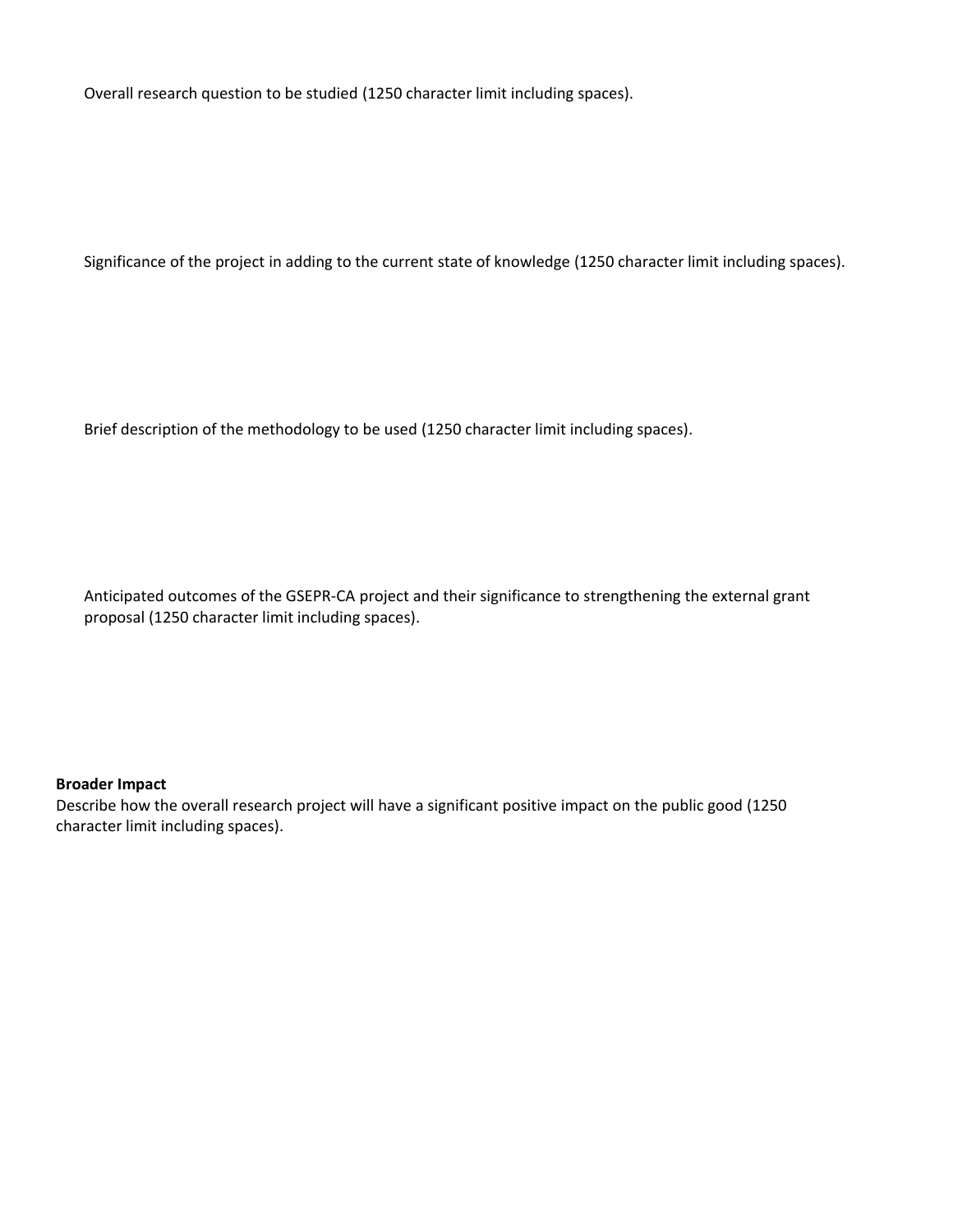### **Budget and Budget Justification for the GSEPR-CA Award**

Applicants must submit a line item budget and budget justification for the GSEPR-CA award that has been prepared in collaboration with the Office of Sponsored Programs & Research.

Submit as email attachment

### **Statement of Current Level of External Funding and Start-up Funds**

Delineate the amount of external funding currently being received by the PI and explain how the use of these funds do *not* overlap with the requested GSEPR-CA funds. If new faculty start-up funds exist, explain why these funds cannot be used to support the work proposed in this GSEPR-CA application (1250 character limit including spaces).

### **Principal Investigator's Qualifications**

Describe your expertise in the proposed area of research (1250 character limit including spaces).

Submit a copy of your CV as an email attachment.

### **Application Deadline**

Applications must be submitted by 5 p.m. Friday, November 19, 2021 or 5 p.m. Friday, February 4, 2022.

*Submit by email to:* ospr@bgsu.edu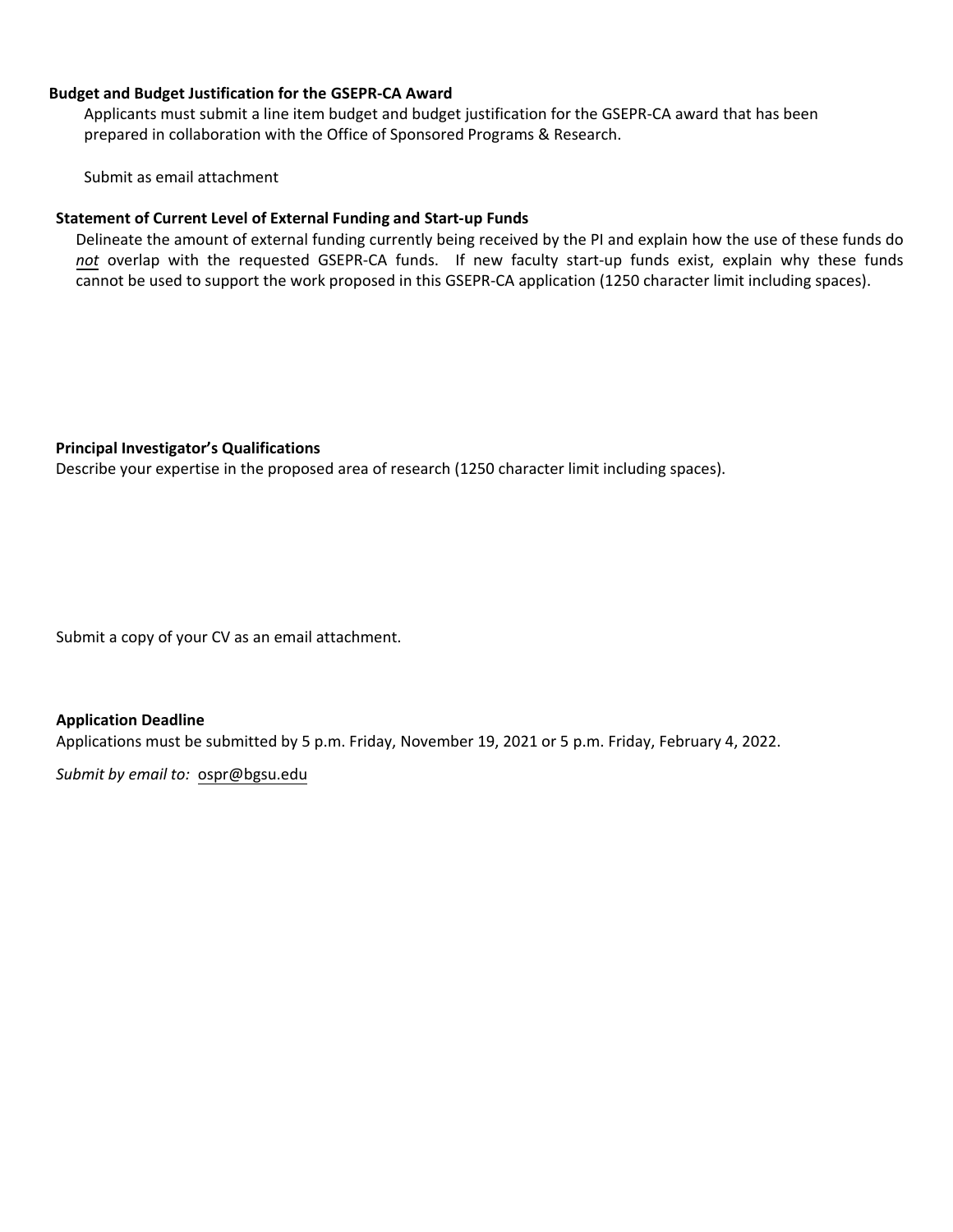# **SCORING RUBRIC**

The evaluators will use the following criteria to evaluate the applications **(100 pts total)**:

# **External Sponsor and Grant Program**

**Evaluators will assess the alignment of the proposed research with the goals of the external grant program and its ability to provide sufficient indirect costs to help support the Building Strength internal grant program.** 

# **30 possible points**

| Proposals will be scored proportionally based on the anticipated budget<br>request (i.e., external request of \$50,000 in direct costs per year = 5 points;<br>external request of \$100,000 or more in direct costs per year = 10 points).                                                                             | 10 |
|-------------------------------------------------------------------------------------------------------------------------------------------------------------------------------------------------------------------------------------------------------------------------------------------------------------------------|----|
| Does the sponsor provide full F&A (indirect costs)? To be considered for a<br>GSEPR-CA award, the external sponsor must provide F&A to the university.<br>Proposals to sponsors providing the full F&A will be given 10 pts. Others will<br>be scored proportionally according to the F&A rate provided by the sponsor. | 10 |
| How strongly aligned are the goals of the proposed research project with the<br>goals of the identified grant program?                                                                                                                                                                                                  | 10 |

# **The Project Narrative**

# **Evaluators will review the project narrative with the following criteria in mind:**

### **50 possible points**

| Is the narrative clear, concise, and sufficiently non-technical to be understood by a<br>broad audience?                                                                   | 20 |
|----------------------------------------------------------------------------------------------------------------------------------------------------------------------------|----|
| Has the current state of knowledge in the field been clearly described?                                                                                                    | 5  |
| Has the research question to be studied been clearly stated?                                                                                                               | 5  |
| Has the significance of the overall project been clearly stated?                                                                                                           | 5  |
| Has the methodology to be used been clearly described?                                                                                                                     | 5  |
| Does the applicant make a compelling argument that completion of the GSEPR-CA<br>project will better position the applicant for success in obtaining the external funding? | 10 |

### **Broader Impact**

# **Evaluators will assess the degree to which the project will have a significant positive impact on the public good.**

# **5 possible points**

| Has the project's intended outcome been sufficiently linked to serving the public |  |
|-----------------------------------------------------------------------------------|--|
| good?                                                                             |  |